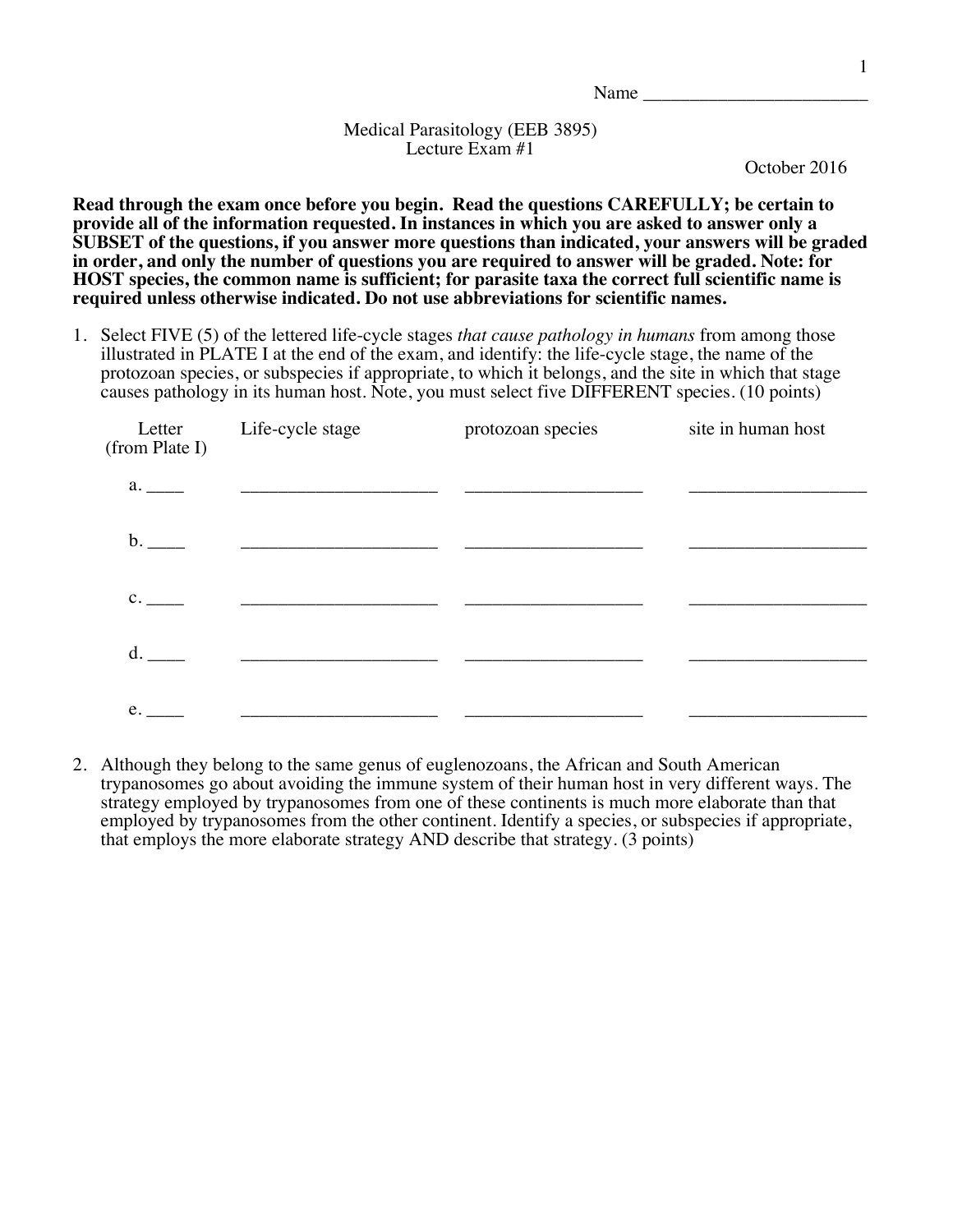3. For the information provided in parts a. through e. below, identify the parasitic disease from the following list that best matches the information provided. You may use each different disease only once. (5 points)

| Cutaneous Leishmaniasis Giardiasis<br>Primary Amoebic Meningoencephalitis          | Chaga's Disease<br>Cutaneous Leishmanness<br>Quartan Malaria<br>Malignant Tertian Malaria<br>Kala-azar<br>Kala-azar<br>Chiclero's ulcer<br>Chiclero's ulcer<br>Chiclero's ulcer<br>Chiclero's ulcer<br>Chiclero's ulcer<br>Chiclero's ulcer<br>Chiclero's ulcer<br>Chicle |
|------------------------------------------------------------------------------------|---------------------------------------------------------------------------------------------------------------------------------------------------------------------------------------------------------------------------------------------------------------------------|
| a. band trophozoites in red blood cells                                            |                                                                                                                                                                                                                                                                           |
|                                                                                    |                                                                                                                                                                                                                                                                           |
| b. intermittent fevers that occur with regularity every 48 hrs.                    |                                                                                                                                                                                                                                                                           |
| c. amastigotes in heart musculature of mouse injected with patient blood           |                                                                                                                                                                                                                                                                           |
| parasitic disease:                                                                 |                                                                                                                                                                                                                                                                           |
|                                                                                    |                                                                                                                                                                                                                                                                           |
| d. trophozoites with one short recurrent flagellum and four free anterior flagella |                                                                                                                                                                                                                                                                           |
|                                                                                    |                                                                                                                                                                                                                                                                           |
| e. extreme hepatosplenomegaly; wasting                                             |                                                                                                                                                                                                                                                                           |
|                                                                                    | 4. For FOUR (4) of the following, identify a species, or subspecies if appropriate, that best fulfills<br>the criteria listed. You may use each species, or subspecies if appropriate, only once. (8 points)                                                              |
| a. heteroxenous; found in eastern Africa, zoonotic infection                       |                                                                                                                                                                                                                                                                           |
| b. facultative parasite; monoxenous; more common in those who use soft contacts    |                                                                                                                                                                                                                                                                           |
| c. heteroxenous; attacks mucocutaneous tissues; zoonotic infection                 |                                                                                                                                                                                                                                                                           |
|                                                                                    |                                                                                                                                                                                                                                                                           |

- d. posterior station; zoonotic infection; without a promastigote stage
- e. stage infective to intermediate host is sporozoite; heteroxenous; one of hosts is an insect
- f. has amastigote stage; has epimastigote stage; has metacyclic trypomastigote stage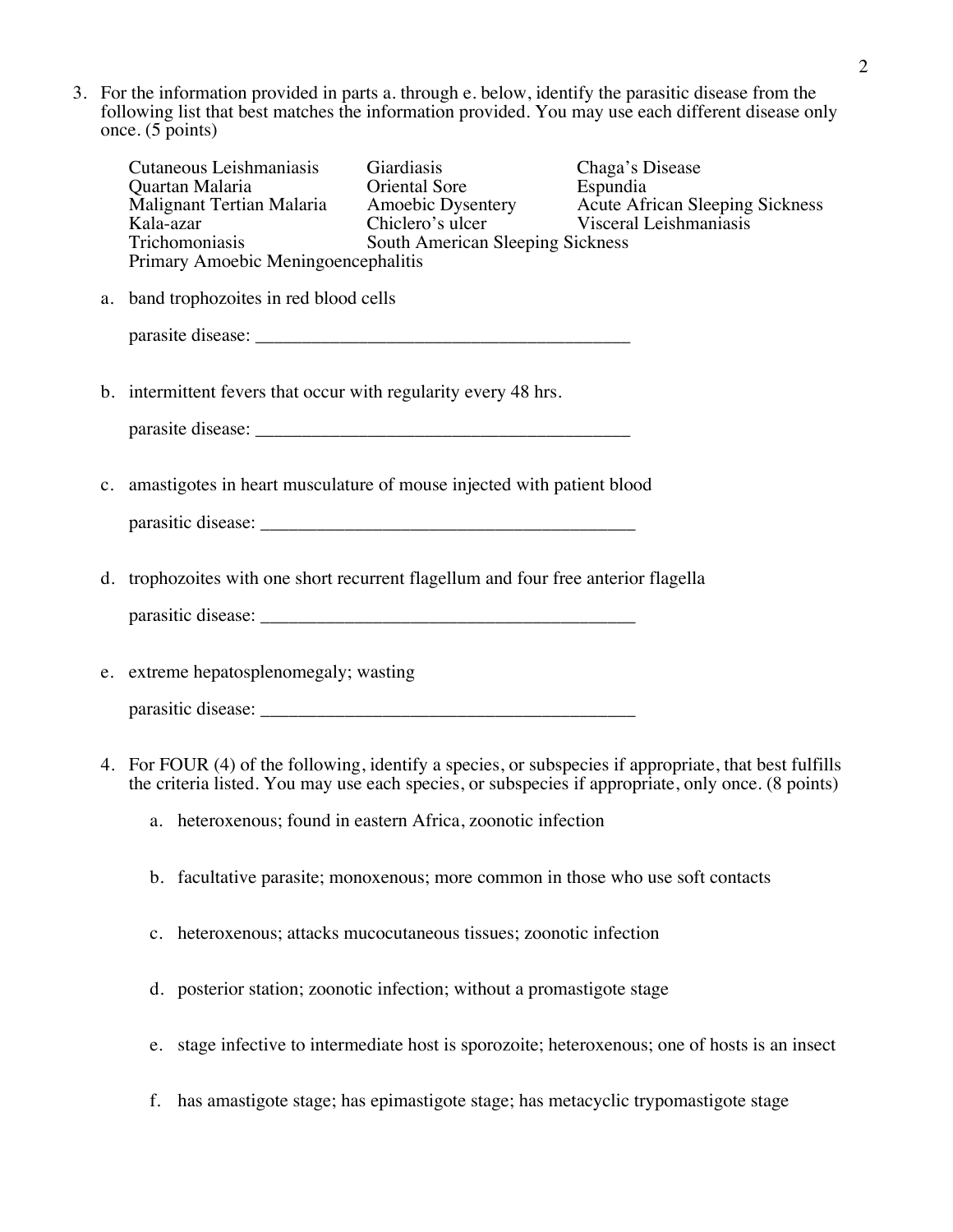- 5. You are a remote doctor in southeast Asia. You travel to a small village where you encounter the following situation. You have with you your basic field kit, which includes everything required for making and examining microscope slides and thus you have the ability to examine mouth, vaginal, faecal, and blood smears. Every one in ten individuals in the village exhibits bloody diahrrhea, cramps, and vomiting; many are also extremely dehydrated. The people of the village are generally self sufficient, and grow their own crops, which they fertilize with night soil. The community is too poor to afford any sort of bed nets. While sanitation is not ideal, the village is fortunate to have an underground spring that provides a non-contaminated source of drinking and washing water. They have a communal herd of cattle and the village is frequented by a diversity of wild mammals at night. Assuming a parasite is responsible for the disease, answer FOUR (4) of the following five questions based on this situation. Write N/A in the cases of questions that do not apply to this situation. (8 points)
	- a. How would you go about definitively identifying the etiological agent of the disease present among these people? (Be certain to indicate both the type of sample you would prepare and the parasite species and life-cycle stage and its morphology that you would expect to find)

- b. What is the prevalence of the infection in the people of the village? Explain your answer.
- c. Is this an example of a pandemic infection? Explain your answer.

- d. What is the intensity of infection in the village? Explain your answer.
- e. After treating the infected individuals, what recommendations would you make to the community to help reduce the chances of re-infection in the future?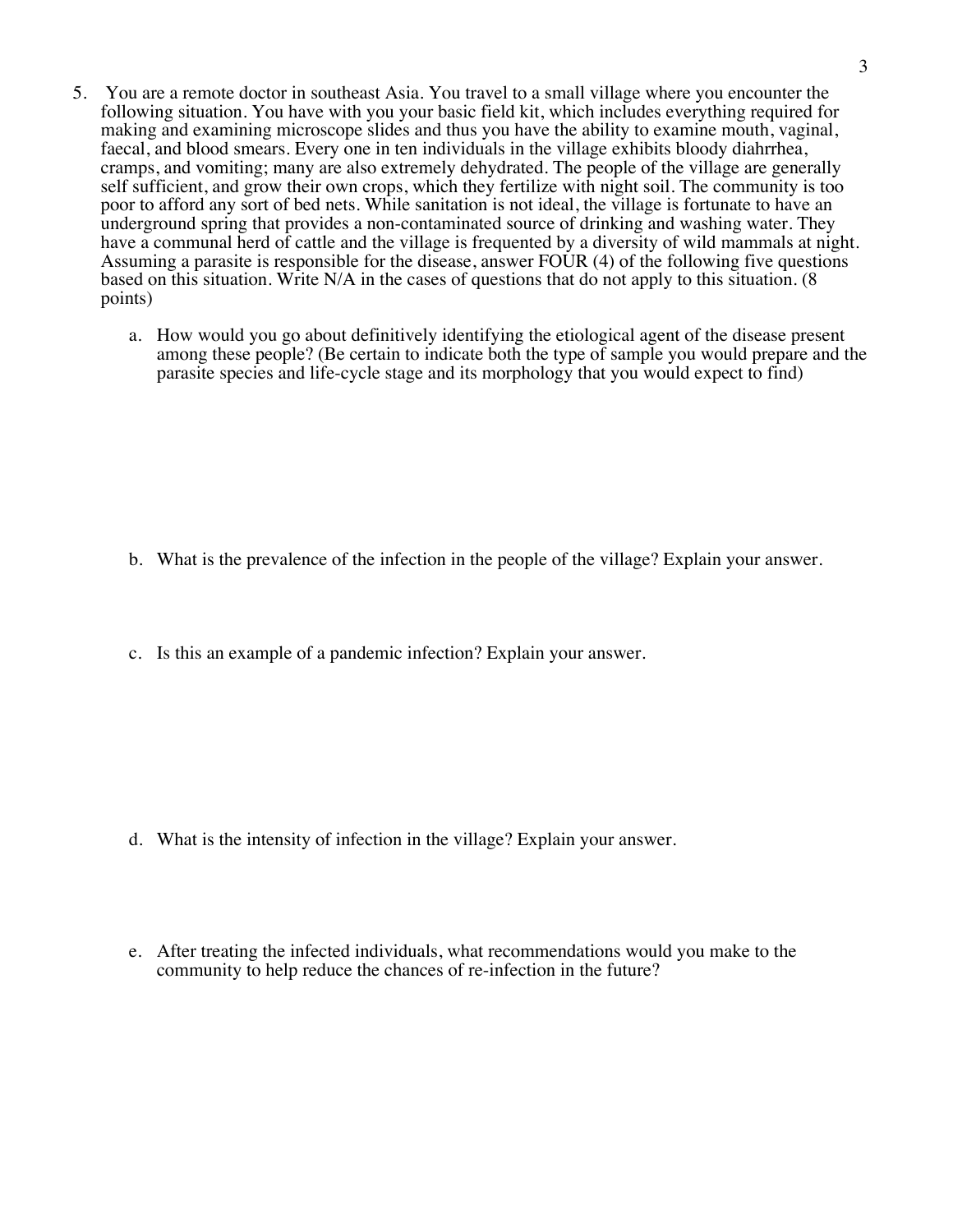6. Identify FOUR (4) of the five phyla of protozoans that include parasitic species and indicate the letter of a life-cycle stage from Plate I at the end of the exam that represents a member of each of the phyla you have chosen. (8 points)

|                                                                                                                                                                                                                                                                                                                                                                                                             | Letter (Plate I) $\frac{1}{\sqrt{2\pi}}$                                                                                                                                                                                                                                                                                                                                                             |
|-------------------------------------------------------------------------------------------------------------------------------------------------------------------------------------------------------------------------------------------------------------------------------------------------------------------------------------------------------------------------------------------------------------|------------------------------------------------------------------------------------------------------------------------------------------------------------------------------------------------------------------------------------------------------------------------------------------------------------------------------------------------------------------------------------------------------|
|                                                                                                                                                                                                                                                                                                                                                                                                             | Letter (Plate I) $\_\_\_\_\_\_\_\_\_\_\_\_\_\_\_\_\_\_\_\_\_\_\_\_\_\_\_\_\_\_\_$                                                                                                                                                                                                                                                                                                                    |
| c. Phylum $\frac{1}{\sqrt{1-\frac{1}{2}}\sqrt{1-\frac{1}{2}}\sqrt{1-\frac{1}{2}}\sqrt{1-\frac{1}{2}}\sqrt{1-\frac{1}{2}}\sqrt{1-\frac{1}{2}}\sqrt{1-\frac{1}{2}}\sqrt{1-\frac{1}{2}}\sqrt{1-\frac{1}{2}}\sqrt{1-\frac{1}{2}}\sqrt{1-\frac{1}{2}}\sqrt{1-\frac{1}{2}}\sqrt{1-\frac{1}{2}}\sqrt{1-\frac{1}{2}}\sqrt{1-\frac{1}{2}}\sqrt{1-\frac{1}{2}}\sqrt{1-\frac{1}{2}}\sqrt{1-\frac{1}{2}}\sqrt{1-\frac{$ | Letter (Plate I) $\frac{1}{\sqrt{1-\frac{1}{2}}\sqrt{1-\frac{1}{2}}\sqrt{1-\frac{1}{2}}\sqrt{1-\frac{1}{2}}}}$                                                                                                                                                                                                                                                                                       |
|                                                                                                                                                                                                                                                                                                                                                                                                             | Letter (Plate I) $\frac{1}{\sqrt{1-\frac{1}{2}}\sqrt{1-\frac{1}{2}}\sqrt{1-\frac{1}{2}}\sqrt{1-\frac{1}{2}}\sqrt{1-\frac{1}{2}}\sqrt{1-\frac{1}{2}}\sqrt{1-\frac{1}{2}}\sqrt{1-\frac{1}{2}}\sqrt{1-\frac{1}{2}}\sqrt{1-\frac{1}{2}}\sqrt{1-\frac{1}{2}}\sqrt{1-\frac{1}{2}}\sqrt{1-\frac{1}{2}}\sqrt{1-\frac{1}{2}}\sqrt{1-\frac{1}{2}}\sqrt{1-\frac{1}{2}}\sqrt{1-\frac{1}{2}}\sqrt{1-\frac{1}{2}}$ |

- 7. Answer FOUR (4) of the following questions with respect to the life-cycles of the various parasitic protozoans we have studied. (8 points)
	- a. Are tse-tse flies *required* for completion of the life-cycle of *Leishmania mexicana*? Explain your answer.
	- b. Are humans *required* for completion of the life-cycle of *Trypanosoma cruzi*? Explain your answer.
	- c. Are *Anopheles* mosquitoes *required* for completion of the life-cycle of *Plasmodium vivax*? Explain your answer.
	- d. Are humans *required* for completion of the life-cycle of *Naegleria fowleri*? Explain your answer.
	- e. Are sandflies *required* for completion of the life-cycle of *Entamoeba histolytica*? Explain your answer.
	- f. Are humans *required* for completion of the life-cycle of *Plasmodium knowlesi*. Explain your answer.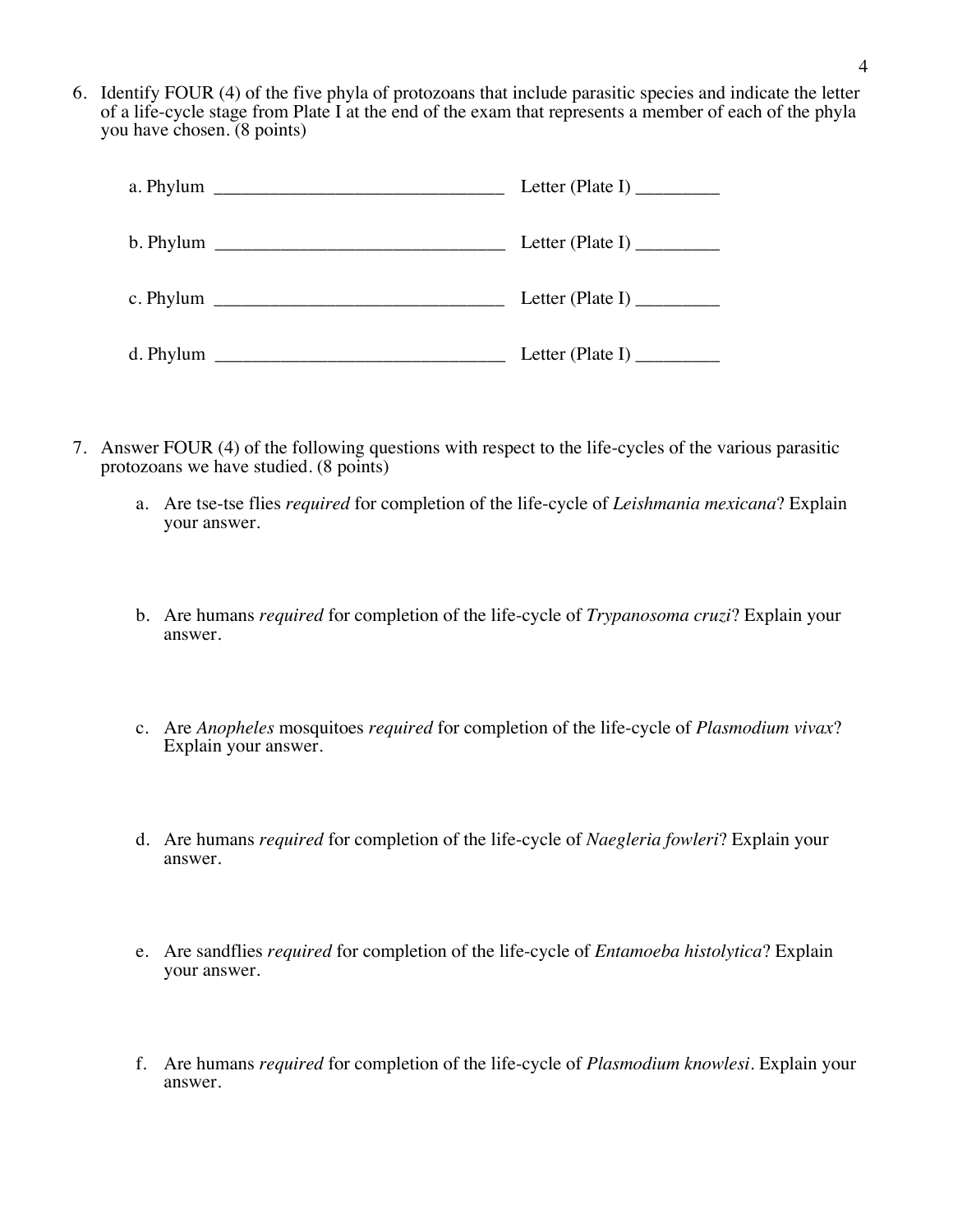- 8. Although Medical Parasitology courses often, at least initially, risk heightening, rather than alleviating, fears about parasite infections, in truth, knowledge is power. For FOUR (4) of the following parasite taxa, describe one step that a person traveling to a parasite-endemic area could take to substantially REDUCE the chances of his or her acquiring an infection. (8 points)
	- a. *Giardia duodenalis*

b. *Plasmodium falciparum*

- c. *Naegleria fowleri*
- d. *Acanthamoeba polyphaga*

e. *Entamoeba histolytica*

9. For FOUR (4) of the following, indicate in what kind of host animal and where in that animal you would expect to find each of the following (be as specific as possible, but common names for hosts are fine) (8 points)

| a. Microgametes of Plasmodium falciparum         |               |  |  |  |
|--------------------------------------------------|---------------|--|--|--|
|                                                  |               |  |  |  |
| b. Epimastigotes of Trypanosoma brucei gambiense |               |  |  |  |
|                                                  |               |  |  |  |
| c. Oocysts of <i>Plasmodium vivax</i>            |               |  |  |  |
|                                                  | site in host: |  |  |  |
| d. Hypnozoites of <i>Plasmodium falciparum</i>   |               |  |  |  |
|                                                  | site in host: |  |  |  |
| e. Trophozoites of <i>Entamoeba gingivalis</i>   |               |  |  |  |
| host:                                            | site in host: |  |  |  |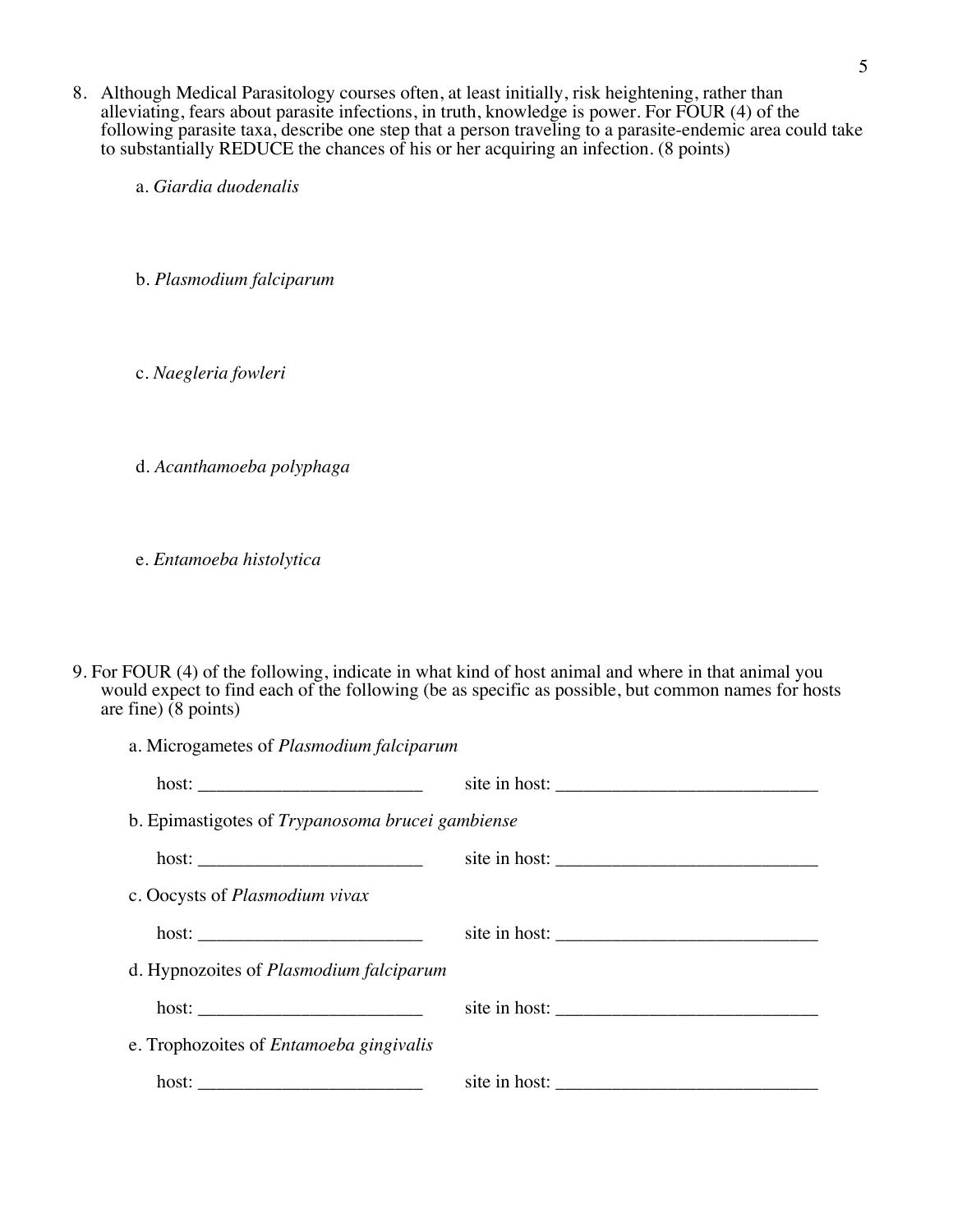10. Describe the pathology associated with TWO (2) of the following, parasitic diseases. (6 points)

a. Malignant Tertian Malaria

b. Primary Amoebic Meningoencephalitis

c. Acute African Sleeping Sickness

- 11. Each of the following statements is INCORRECT in one or more respects. Select FOUR (4) of the following 5 statements and REWRITE them so that the information they are attempting to convey is CORRECT; in each case all species and/or genera listed must remain in the statement (i.e., the statements cannot be corrected by removing taxa). (8 points)
	- a. Whereas gametocytes of *Plasmodium* species are produced in the insect host, the gametes are produced in the vertebrate host.
	- b. Whereas the infections of *Entamoeba histolytica* and *Pentatrichomonas hominis* can be effectively diagnosed by looking for cysts in a faecal smear, that is not the case for infections of *Giardia duodenalis*.
	- c. Whereas members of the Aconoidasida possess an apical complex, members of the Conoidasida do not.
	- d. The two asexual reproductive phases exhibited by members of the phylum Apicomplexa are sporogony and gametogony.
	- e. Whereas the life cycles of *Trypanosoma brucei gambiense* and *Leishmania donovani* include amastigotes, the life cycle of *Trypanosoma cruzi* does not.